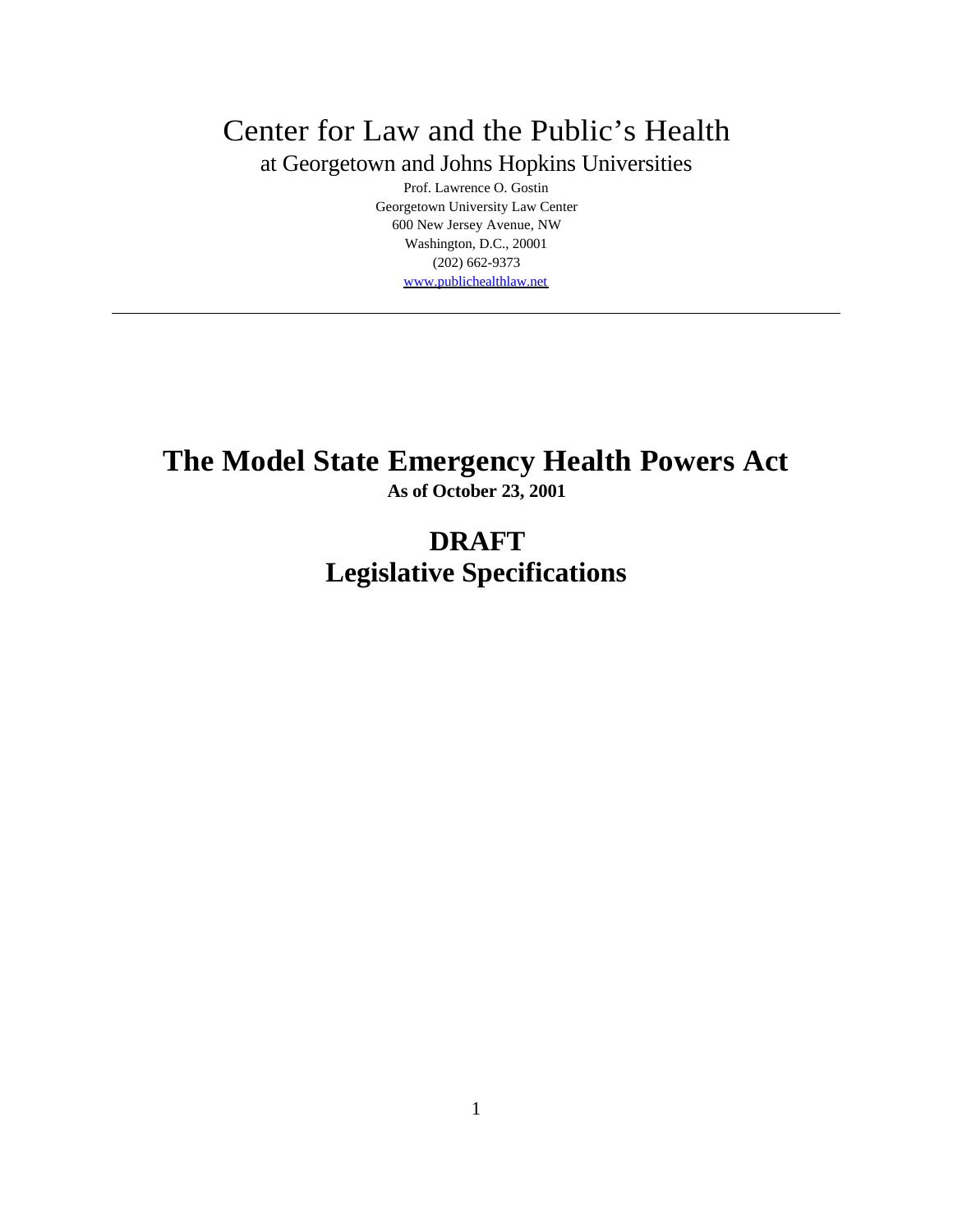#### **ARTICLE I TITLE, FINDINGS, PURPOSES, AND DEFINITIONS**

- Section 101 **Short title** provides a short title for the Act.
- Section 102 **Legislative findings**  provides a sample set of findings underlying the need for protecting the public health in an emergency.
- Section 103 **Purposes** summarizes the purposes of the Act, namely to provide the Governor, public health authority, and other state authorities with the powers and ability to prevent, detect, manage, and contain emergency health threats without unduly interfering with civil rights and liberties.
- Section 104 **Definitions** provides key definitions, including "public health emergency," bioterrorism," "public health authority (PHA)," and "public safety authority."

#### **ARTICLE II MEASURES TO DETECT AND TRACK POTENTIAL AND EXISTING PUBLIC HEALTH EMERGENCIES**

- Section 201 **Reporting** requires health care workers, coroners, pharmacists, veterinarians, laboratories, and others to make written reports of suspect illnesses or conditions to the PHA to detect a potential serious threat to the public's health.
- Section 202 **Tracking** requires PHA to investigate and track potential serious threats to the public health.
- Section 203 **Information sharing** authorizes public health and safety authorities to share information within limits to detect and respond to serious public health threats.

#### **ARTICLE III DECLARING STATE OF PUBLIC HEALTH EMERGENCY**

- Section 301 **Standards for declaration** Governor can declare a state of public health emergency under a set of criteria and in consultation with the PHA or others.
- Section 302 **Procedures for declaration** requires Governor to issue and executive order.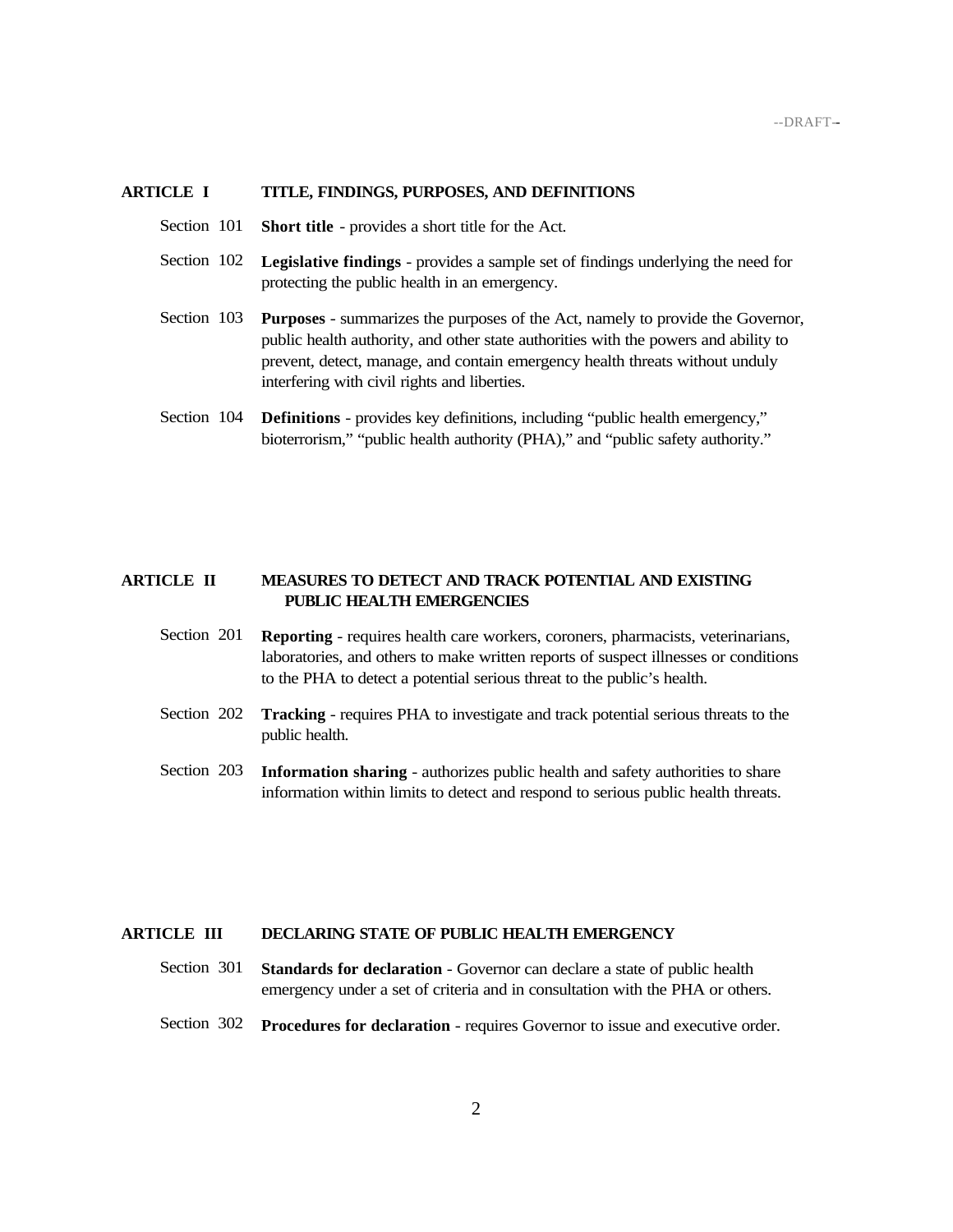- Section 303 **Effect of declaration** triggers the public health and other response mechanisms in the Act, including a series of emergency powers.
- Section 304 **Enforcement** allows PHA to seek assistance of public safety authority
- Section 305 **Termination of declaration** requires termination of a state of public health emergency by executive order within 30 days, unless renewed by Governor; allows state legislature to terminate via super-majority vote after 60 days.

### **ARTICLE IV SPECIAL POWERS DURING STATE OF PUBLIC HEALTH EMERGENCY: CONTROL OF PROPERTY**

- Section 401 **Emergency measures concerning dangerous facilities and materials** allows PHA to close, evacuate, or decontaminate any facility or material that poses a danger to the public health without compensation to the owner.
- Section 402 **Access to and control of facilities and property -** allows PHA broad access and use of private facilities or materials during a public health emergency with compensation to private owners in the event of a taking.
- Section 403 **Safe disposal of infectious waste** sets rules for the safe disposal of infectious waste to prevent the spread of an illness or health condition.
- Section 404 **Safe disposal of corpses** provides guidelines for the safe disposal of corpses that may pose a public health threat, including use of private facilities as needed.
- Section 405 **Control of health care supplies** authorizes PHA to procure, obtain, and ration needed health supplies (e.g., anti-toxins, serums, vaccines, antibiotics, and other medicines), as well as control their distribution during a public health emergency.
- Section 406 **Compensation** provides compensation for private owners whose property is taken during a public health emergency. Compensation does not occur if the public health agency is exercising police powers (e.g., a nuisance abatement), but only if there is a "taking" of property.
- Section 407 **Destruction of property** requires some civil procedures prior to the destruction property where possible.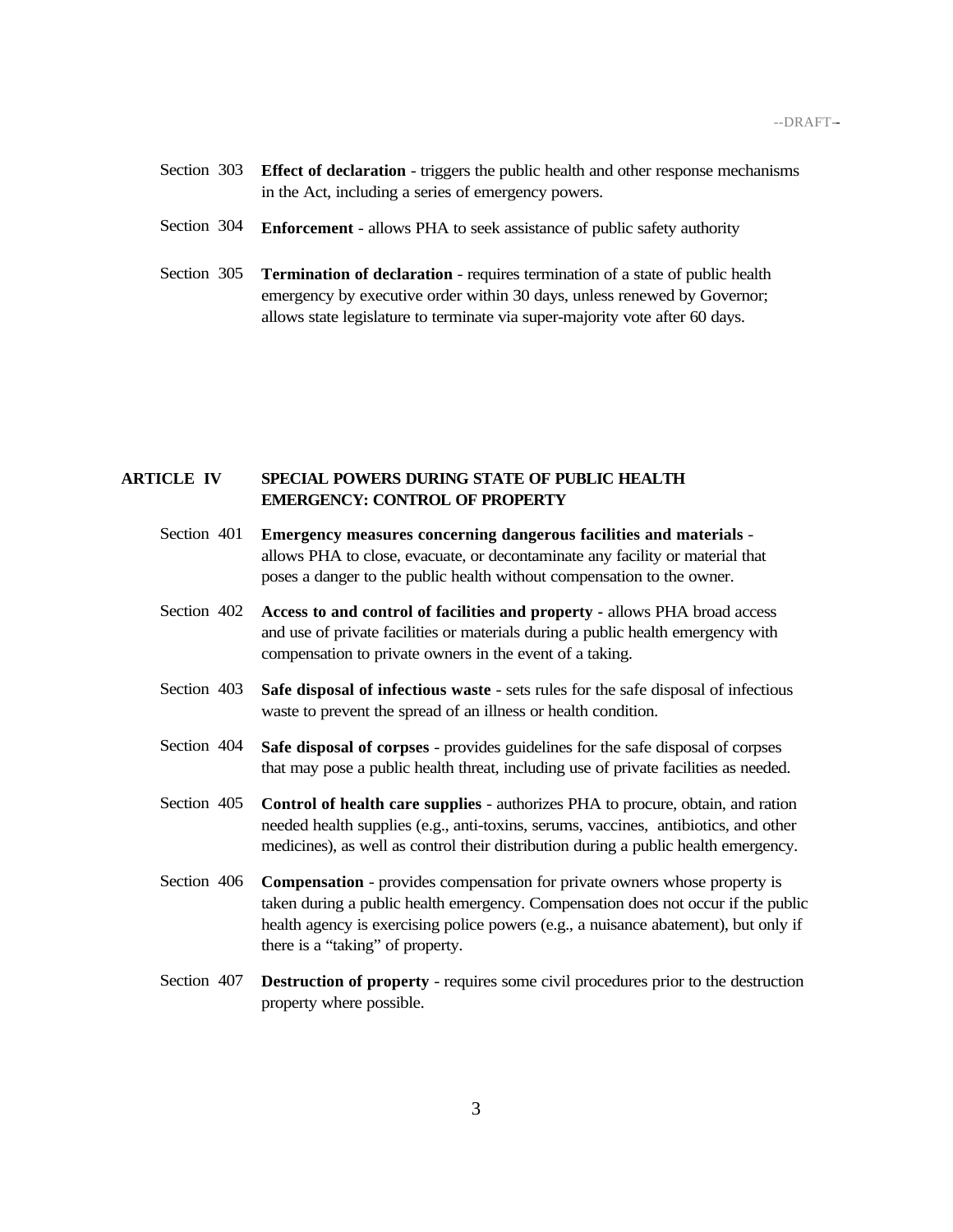#### **ARTICLE V SPECIAL POWERS DURING STATE OF PUBLIC HEALTH EMERGENCY: CONTROL OF PERSONS**

- Section 501 **Control of individuals** generally authorizes PHA to use every available means to control a threat to the public health during an emergency.
- Section 502 **Mandatory medical examinations** allows PHA to test or treat exposed or infected individuals, where necessary, and require the assistance of health workers.
- Section 503 **Isolation and quarantine**  empowers PHA to implement mandatory isolation (for infected persons) or quarantine (for exposed persons) measures for a limited period of time and with respect to individual liberties consistent with due process.
- Section 504 **Vaccination and treatment** PHA may require the vaccination of persons to prevent the spread of an infectious condition. Persons who refuse may be isolated or quarantined.
- Section 505 **Collection of laboratory specimens; performance of tests** authorizes collection of lab specimens and sharing of information with public safety authorities to facilitate criminal investigations related to the public health emergency.
- Section 506 **Access and disclosure of patient records** allows access to records of patients under care of the PHA to persons with a need to know; prohibits many disclosures of identifiable data outside the public health or safety setting without informed consent.
- Section 507 **Licensing and appointment of health personnel** lifts licensing requirements to encourage out-of-state health care workers to participate in a public health emergency; authorizes qualified individuals to assist with duties of state medical examiner and coroners.

#### **ARTICLE VI PUBLIC INFORMATION REGARDING PUBLIC HEALTH EMERGENCY**

Section 601 **Dissemination of information** - requires PHA to inform the population of threats to the public health during a state of public health emergency. Information shall be provided in multiple languages (where needed) and in a medium that is accessible to all parts of the population.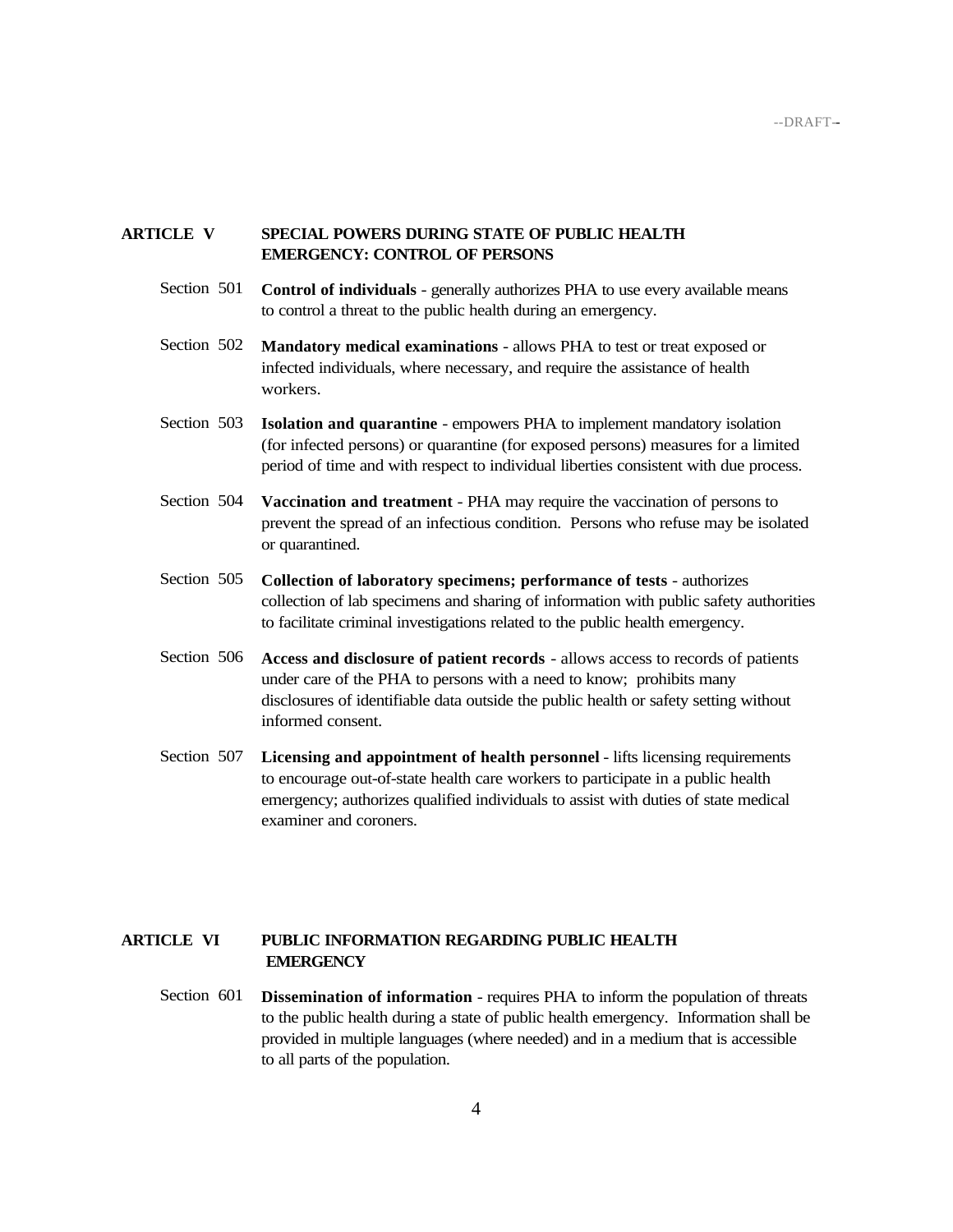Section 602 **Provision of access to mental health support personnel** - mental health personnel shall be made available to address psychological responses to the public health emergency.

#### **ARTICLE VII PLANNING FOR PUBLIC HEALTH EMERGENCY**

- Section 701 **Public Health Emergency Planning Commission** authorizes Governor to establish a Commission to begin planning for a public health emergency.
- Section 702 **Public Health Emergency Plan**  within six months of enactment of the Model Act, the Commission shall develop a comprehensive detection and response plan involving the PHA, public safety agencies, and others. The plan shall be reviewed and revised as needed at least every two years.

#### **ARTICLE VIII MISCELLANEOUS**

- Section 801 **Titles** titles and subtitles in the Act are instructive, not binding.
- Section 802 **Rules and regulations** allows PHA to create administrative regulations or rules to further the purposes of the Act.
- Section 803 **Financing and expenses** authorizes Governor, within specific limits, to transfer state funds to respond to a public health emergency without specific legislative authorization. Funds shall be repaid to existing state accounts as soon as possible. Expenses for a public health emergency shall be authorized by the Governor, but shall not exceed a predetermined cap.
- Section 804 **Liability** creates general immunity for Governor, PHA, and other state executive agencies or actors for their actions during a public health emergency. Some private actors are also statutorily immune in specific circumstances.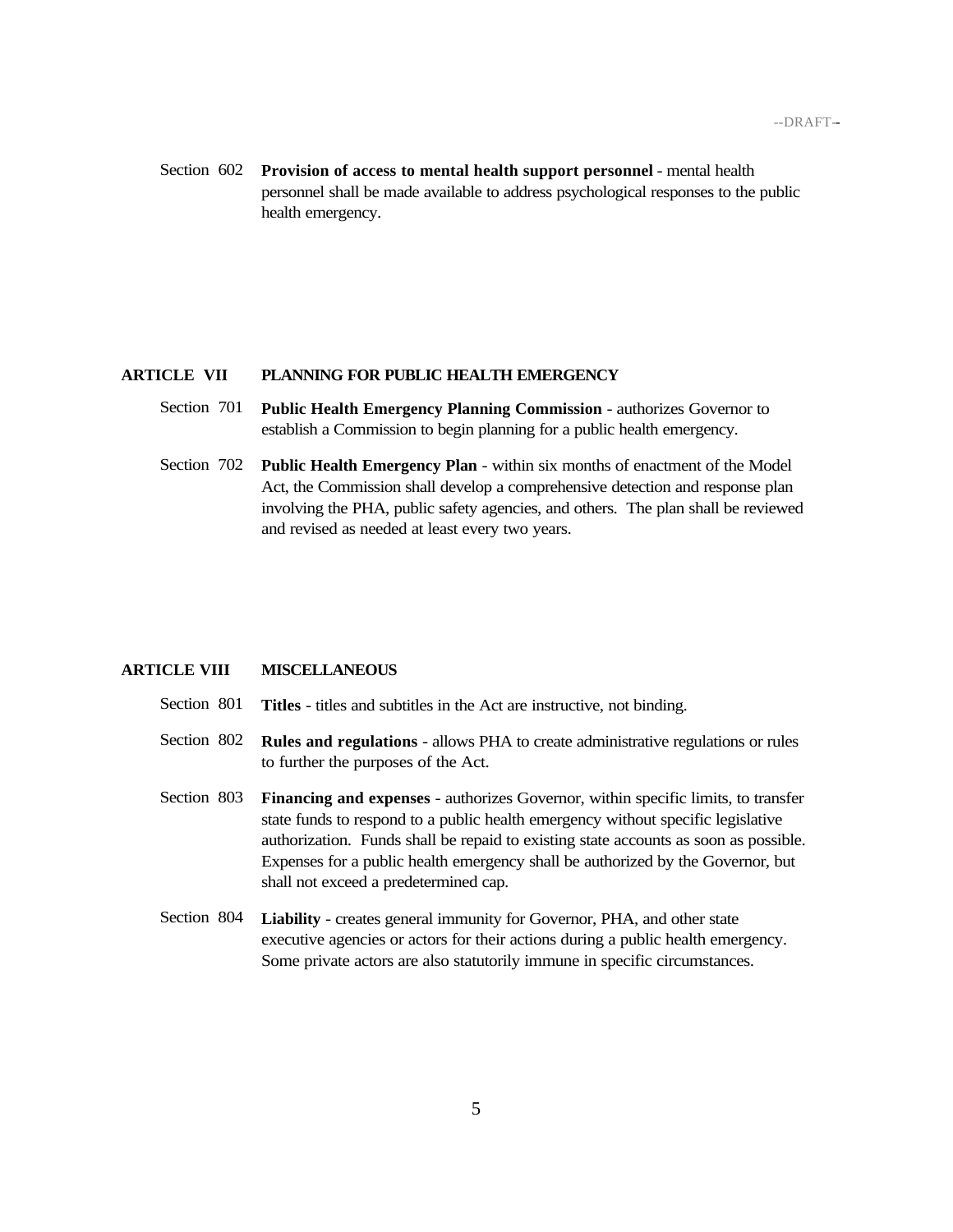- Section 805 **Compensation** requires compensation for private property that is lawfully taken or appropriated by a PHA during a public health emergency in the amount and pursuant to procedures typical of a taking proceeding in non-emergency situations. Compensation is not required, however, for police power actions that close, evacuate, decontaminate, or destroy facilities or materials that constitute an endangerment to the public's health (e.g., a nuisance abatement).
- Section 806 **Severability** the provisions of the Act are severable; if any provision is rendered invalid, other provisions remain.
- Section 807 **Repeals** a placeholder for specific state laws which the Model Act repeals.
- Section 808 **Saving clause** state laws that do not conflict with the Model Act, or provide greater protections, continue to have effect.
- Section 809 **Conflicting laws** as a model state law, the Act cannot preempt any federal law or regulation, but does preempt inconsistent state laws.
- Section 810 **Reports** requires Governor to regularly report to the state legislature those actions taken under the Act.
- Section 811 **Effective date** the Act takes effect upon passage by the legislature and signature of the Governor.